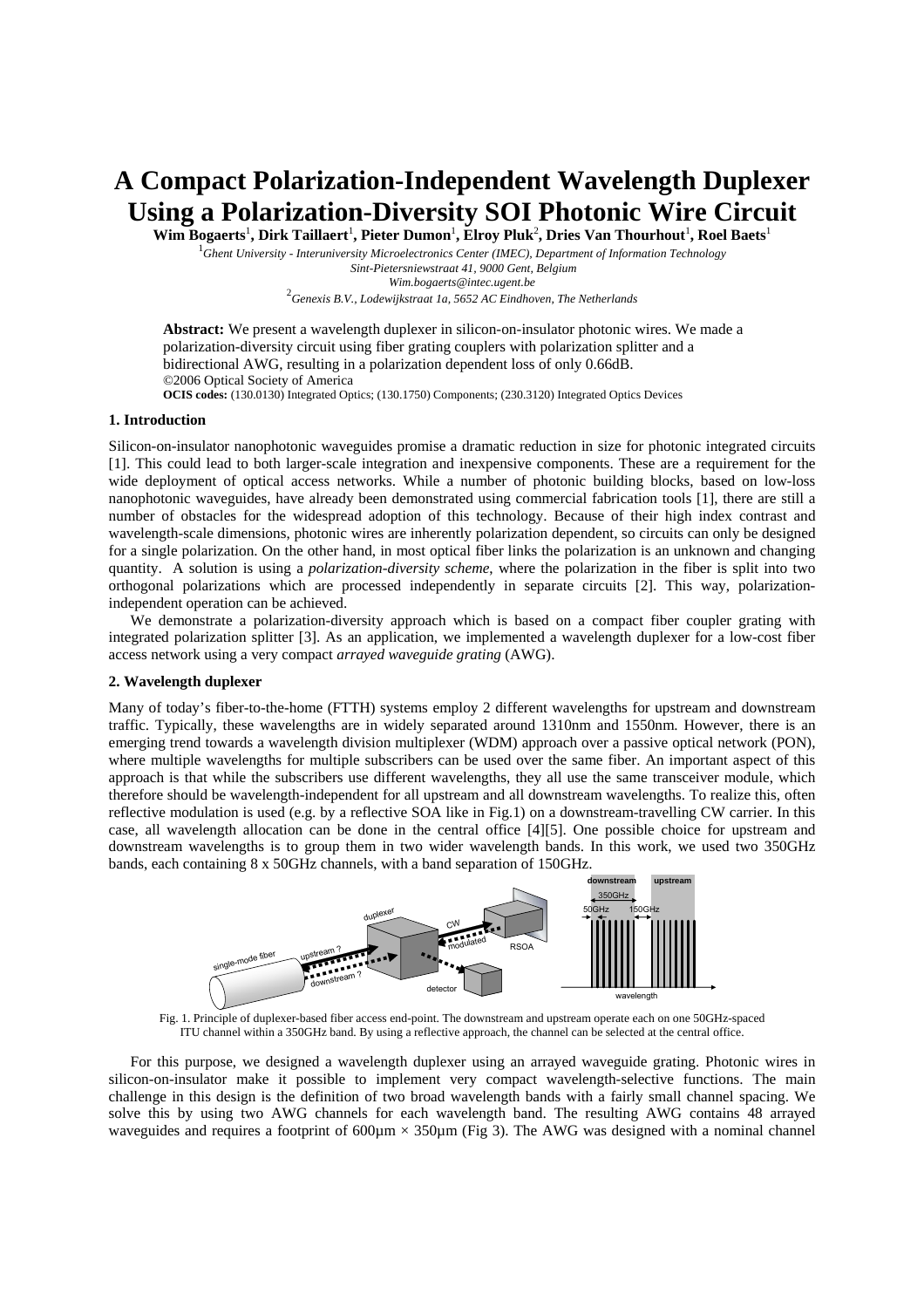spacing of 275GHz, and a free spectral range of 3.85THz. 48 arrayed waveguides were used. However, the input and 4 output ports were customized to meet the design requirements of  $2 \times 350 \text{GHz}$  bands.

To increase coupling efficiency in the star couplers of the AWG, a two-step etch process was used, where the interface between access waveguides and slab region has a lower index contrast to reduce reflections.

#### **3. Polarization-Diversity with Grating Fiber Couplers**

The main challenge of using photonic wires is to maintain polarization independence when interfacing to the fiber. Fiber couplers gratings, as now often used for SOI nanophotonic circuits, typically work for a single fiber polarization. However, by using a 2-D periodic grating, both fiber polarizations can be coupled to the TE-mode of their own waveguides [3]. This way, the grating coupler also functions as a polarization splitter, making a polarization diversity approach possible by processing both fiber polarizations in their own circuit. And as both fiber polarizations are coupled to the TE-mode of the waveguide, these circuits can be designed identical, obviating the need for polarization conversion.

To ensure polarization independence when using this approach, both circuits should function identical. For wavelength-selective functions this requires very accurate fabrication technology. Typically, to assure a 50GHzaccuracy (0.4nm) in channel positioning, the dimensions of the waveguide should be controlled to within 1nm or better. While we used advanced CMOS processing for the fabrication, the reproducibility and uniformity is insufficient to guarantee this accuracy. This could be solved with active tuning mechanisms, but this would dramatically increase the complexity of the device.

An elegant solution to this problem is by propagating both fiber polarizations through the same circuit. In an AWG, the critical element that controls the channel spacing is the array of delay lines. We designed our AWG such that both polarizations could use the same set of delay lines by propagating in opposite directions. This principle is shown in Fig. 2. The two orthogonal fiber polarizations are indicated with *P1* and *P2*. For the first demonstration of the duplexer, we have not added the detector and RSOA, but directed the output to similar 2-D fiber couplers, where the outputs are combined into orthogonal fiber polarizations.



Fig. 2. Principle of a polarization independent duplexer using a polarization splitting grating coupler and bidirectional propagation through an AWG. Both fiber polarization travel through the same set of grating arms in opposite direction. At the output the polarizations can be recombines using the same type of 2-D grating coupler.

### **4. Fabrication and Results**

The duplexer was fabricated with CMOS-compatible processes on commercial 200mm silicon-on-insulator wafers with a 220nm silicon top layer and 2µm oxide. Patterning was done with 248nm Deep UV lithography [1]. The etching was done in two steps. First, a shallow etch of 70nm is used for the AWG star couplers and the 2-D fiber couplers. Next, the waveguides are defined using a deep etch through the SOI core. The device is shown in Fig. 3.

We characterized the device using a broadband LED and an optical spectrum analyser. Both are connected to standard single-mode fiber which is compatible with the 2-D grating couplers. Fig. 4a shows the transmission of a reference waveguide connecting two 2-D fiber coupler gratings. The loss for a single fiber-to-chip coupling has a Gaussian wavelength dependence, with an optimal efficiency of 21% (-6.7dB), and a 3dB bandwidth of 60nm.

Fig. 4b shows the output of the four AWG channels normalized to the reference waveguide. In the final device, the four AWG output channels will be combined in pairs into the two 350GHz wavelength bands indicated in Fig. 4b. Nonuniformity within these combined wavelength bands is 3.4dB, with an insertion loss between -2.2dB and - 5.6dB. Crosstalk between the bands is as low as -15dB. While the shape and size of the transmission bands matches the design values, their absolute positioning is not well controlled. This would require tuning of the circuit.